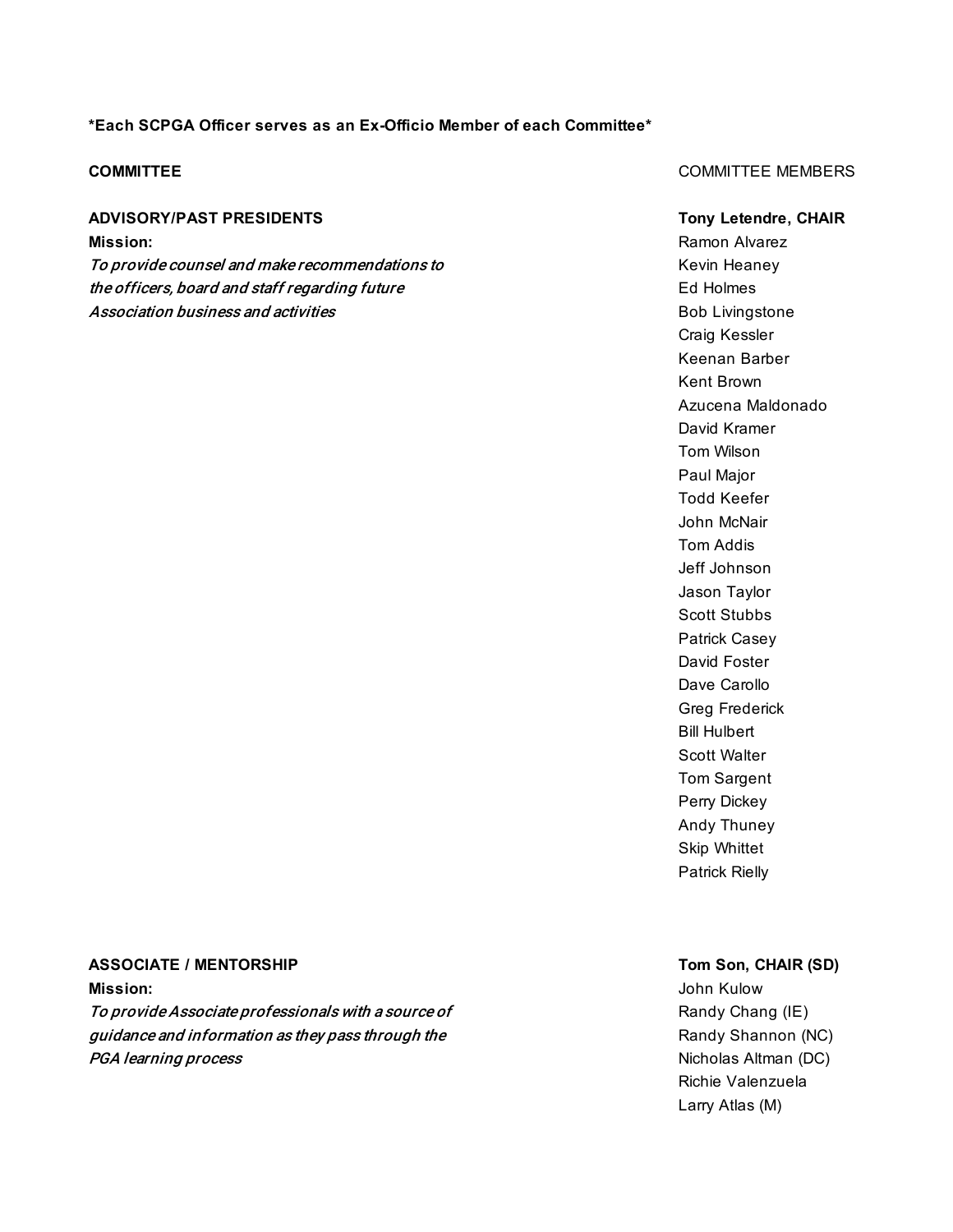### **COMMUNICATIONS & MARKETING EXECUTES EXECUTES EXECUTES EXECUTES EXECUTES EXECUTES EXECUTES EXECUTES EXECUTES**

**Mission:** Kim Falcone To foster relationships and promote the public image Frank Moore Frank Moore of Section golf professionals and their facilities Chris Chris Lohman

**Mission:** Tom Son

To provide educational opportunities that meet the Randy Chang (IE) Randy Chang (IE) the business, vocational and the career objectives of Texas Russell Sylte of PGA members and associates Shawn Cox shawn Cox shawn Cox shawn Cox shawn Cox shawn Cox shawn Cox shawn Cox shawn Cox shawn Cox shawn Cox shawn Cox shawn Cox shawn Cox shawn Cox shawn Cox shawn Cox shawn Cox shawn Cox sh

### **FINANCE / INVESTMENT Eric Lohman, CHAIR**

**Mission:** Tony Letendre To monitor with the staff and officers the SCPGA Tom Son Tom Son investment program and the second second second second second second second second second second second second s

David Nesbitt (SD) Justin Hight (NC) Colin Tucker (DC) Cameron Carr (MC) Andrew Kramer Vinnie Bertagna Zeb Welborn Eric Redd

### **EDUCATION John Kulow, CHAIR**

Michael Major (SD) Tom Szwedzinski (NC) Andy Thuney (MC) Kim Falcone Alison Curdt Tom Parker (DC)

Amanda Montgomery Alison Curdt Robin Shelton John McNair Kim Falcone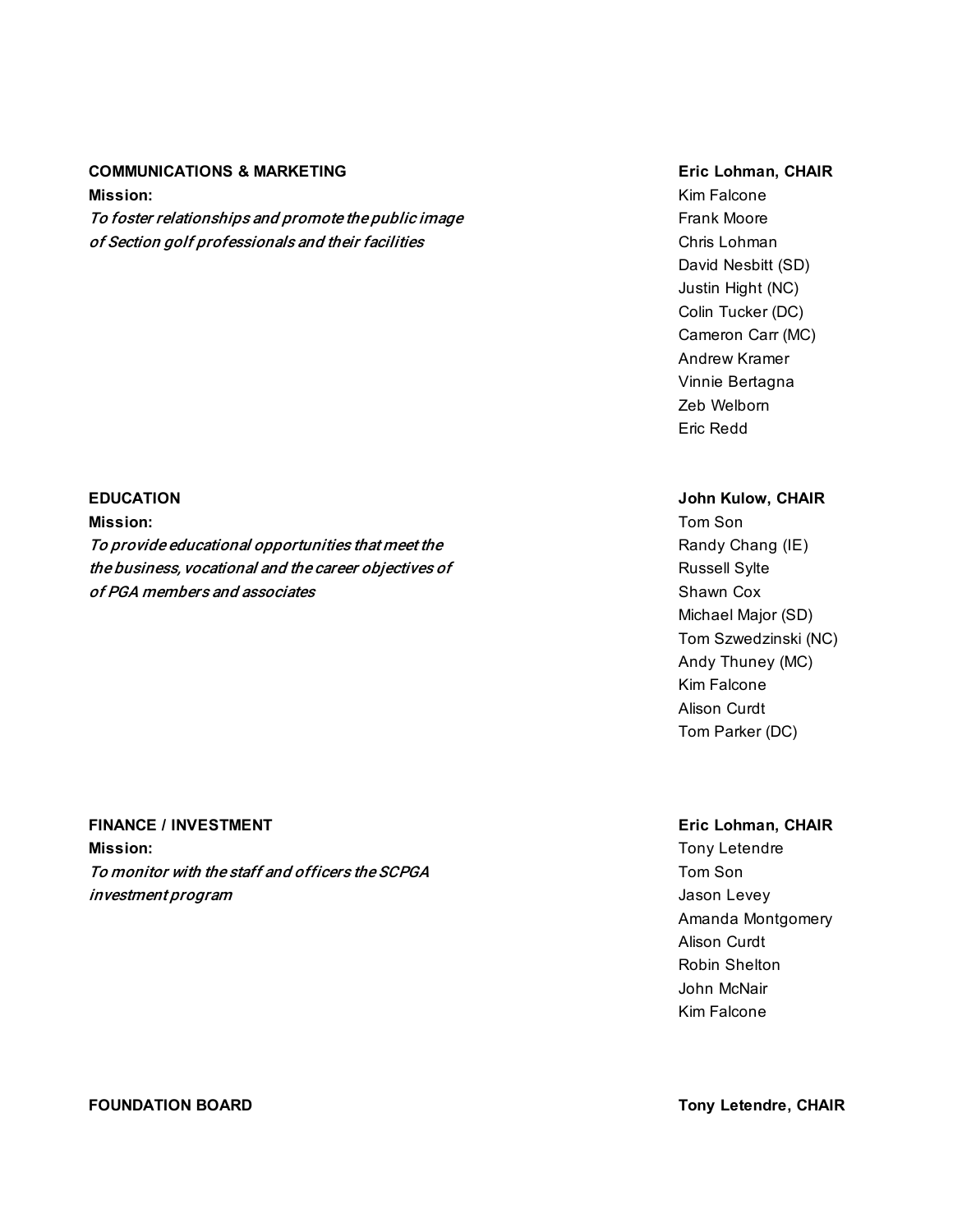The Southern California PGA Foundation's mission is to The Southern California PGA Foundation's mission is to provide all those who might benefit, especially youth, with Mark Wilson Mark Wilson opportuities to acquire sustainable life skills, higher subsequently subsequently subsequently subsequently su education and values obtained through the game of golf Theorem Channel Revin Martin

# **Mission:** John McNair John McClure Sal Cimbolo Kurt Schuette Betty Potalivo Mark King

### **HALL OF FAME Tony Letendre, CHAIR**

Robin Shelton Eric Lohman Alison Curdt Ed Holmes Todd Keefer John McNair Tom Addis Jeff Johnson Jason Taylor Scott Stubbs Patrick Casey David Foster Greg Frederick Bill Hulbert Scott Walter Tom Sargent Perry Dickey Andy Thuney Patrick Rielly

### **JUNIOR GOLF ADVISORY Tom Sargent, CHAIR**

**Mission:** Randy Changer Changer Changer Changer Changer Changer Changer Changer Changer Changer Changer Changer Changer Changer Changer Changer Changer Changer Changer Changer Changer Changer Changer Changer Changer Chang To encourage participation, player development and To encourage participation, player development and **Competition among junior golfers** https://www.facebook.com/education/state/education/songlenection/songlenection

Mary Ritchie Jane Schafer Ted Gleason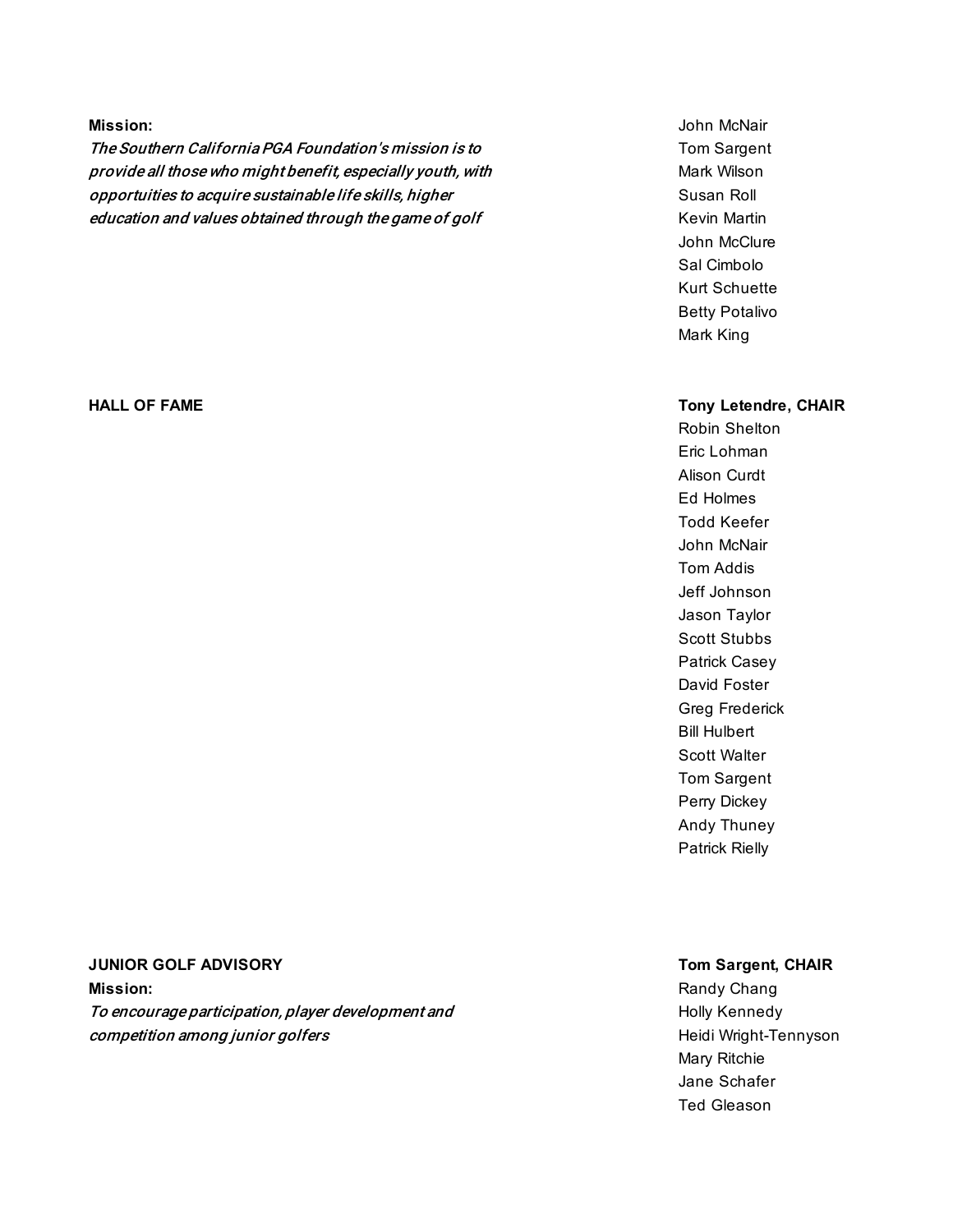### **PLAYER DEVELOPMENT Josh Alpert, CHAIR**

To develop and monitor programs that will enhance and  $\blacksquare$  John McNair increase the number of golfers and programs that will **Example 20** Blake Jirges proivde incremental income to golf facilities within the  $\blacksquare$  Jackie Riegle *Section.* Joe Grohman

**Mission:** Bob Lowe To administer the USGA Rules of Golf Changes Chad Gunn

**Mission:** Randy Chang Michael Gainey Tom Son Junko Suzuki Keenan Barber

### **RULES Ron O'Connor, CHAIR**

Dave Podas Gary Albin Jim Giles John Cochran Lee Wortman Ron Riess Sue Ewart Tom Powers Tom Wallace William Demint Gerald Wong Skip Whittet John Etz Steve Frank Judy Altschuler Jim Anders Harrison Heublein Ryan Slater Mark Wipf Alistair Philip Brian Robbins MIke King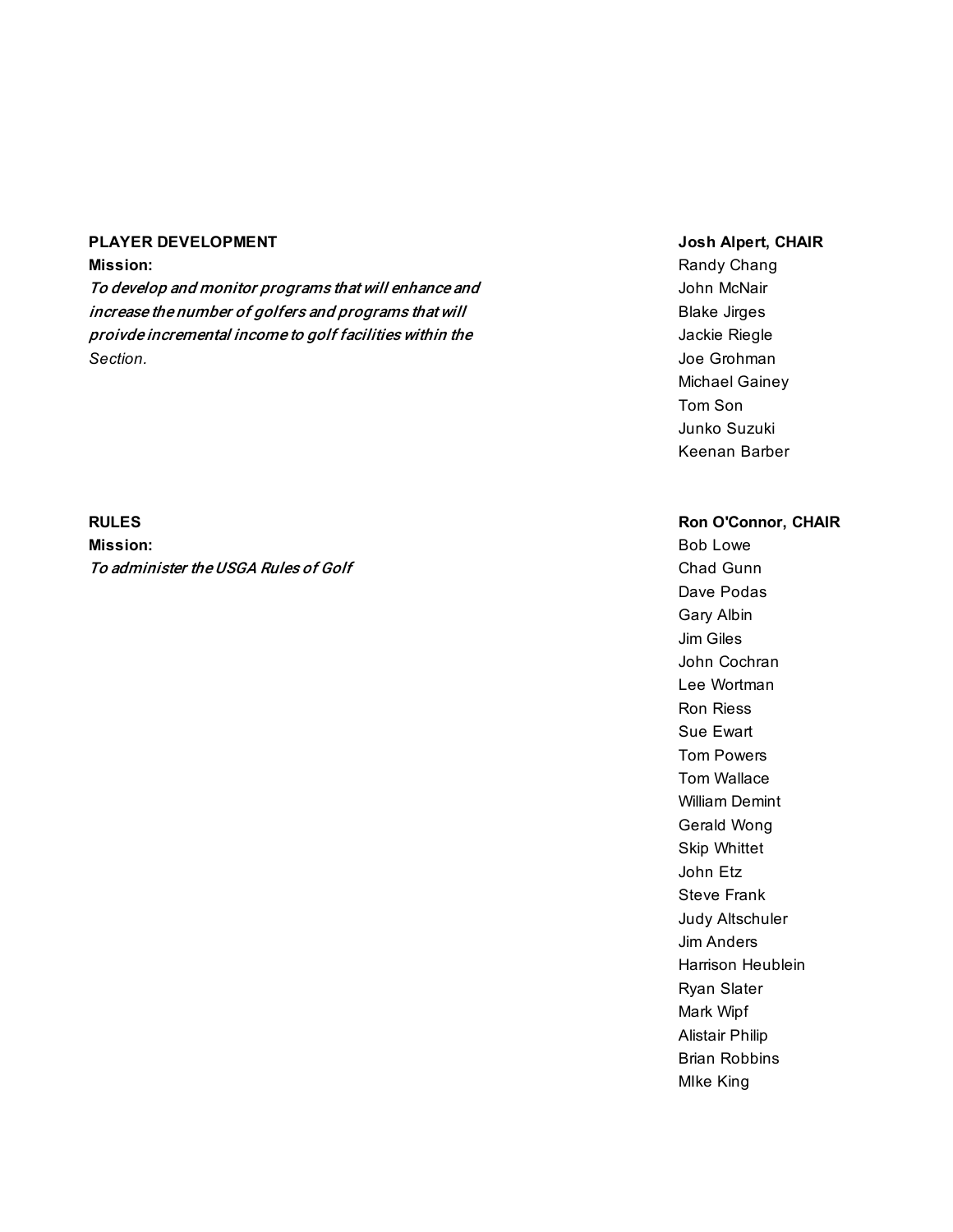### **SENIOR DIVISION Al Valentine, CHAIR**

**Mission:** Jon Fiedler To provide quality competitive playing opportunities for Ron O'Connor the senior age member that, for one, enhances their public David Foster image **The Contract of the Contract of Contract Contract of Contract Contract Contract Contract Contract Contract Contract Contract Contract Contract Contract Contract Contract Contract Contract Contract Contract Contract** 

**Mission: Ed Holmes, Co-CHAIR**

To establish procedures and make recommendations and make recommendations that identify the SCPGA's Special Award winners Andy Thuney

### **TEACHING & COACHING Randy Chang, CHAIR**

**Mission:** To provide education and activities to promote, To provide education and activities to promote, develop and improve golf coaching, teaching and Jamie Mulligan golf instruction. Alison Curdt in the set of the set of the set of the set of the set of the set of the set of the set of the set of the set of the set of the set of the set of the set of the set of the set of the set of t

Ross Fisher

## **SPECIAL AWARDS Jim Gormley, Co-CHAIR**

Cameron Carr Kim Falcone Randy Chang Joey Glander(D) Steve Adamiak (IE) Rick Stegall (M) Jeff Munak (SD)

Steve Adamiak Bill Hulbert Bob Madsen Brandon Bitner Alan Ochiai John Ortega Josh Alpert Jordan Thomas Heidi Richardson Tasha Bohlig Karen Tucker Charlene Bendt Jake Toliver